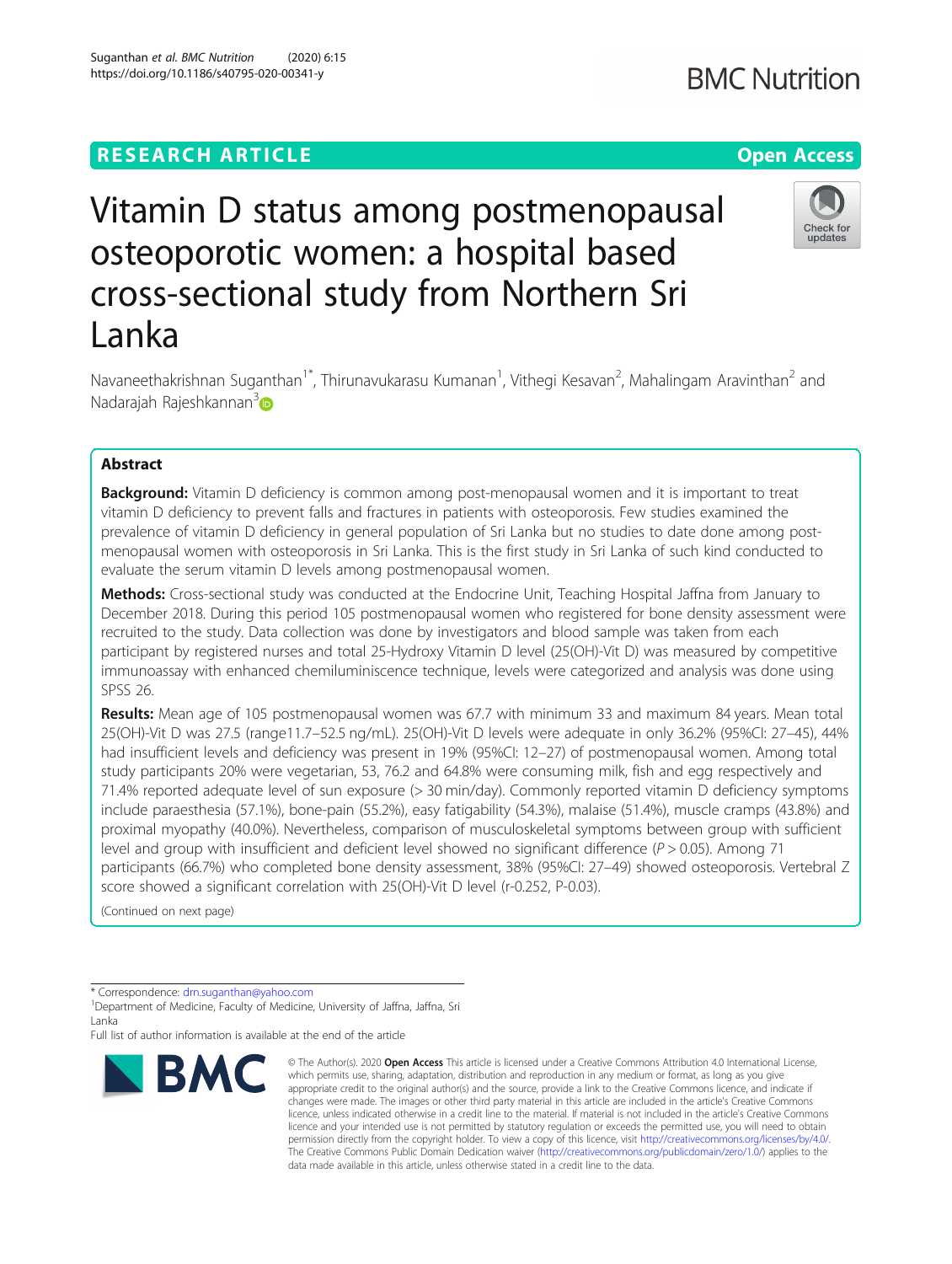### (Continued from previous page)

**Conclusion:** Prevalence of vitamin D deficiency is relatively high among the post-menopausal women with a provisional diagnosis of osteoporosis. It is essential to consider vitamin D supplementation when initiating treatment for osteoporosis. Hence, Vitamin D testing is desirable in decision making to treat or not to treat.

**Keywords:** Vitamin D deficiency, Post-menopausal women, Osteoporosis

# Background

In recent years the prevalence and the awareness of osteoporosis are increasing and it has been estimated that 200 million of individuals suffer from osteoporosis worldwide [\[1](#page-7-0)]. Nevertheless, about 75% of these people represent undiagnosed cases and do not receive appropriate treatment [\[1](#page-7-0), [2](#page-7-0)]. Bone is remodelled constantly throughout life. Peak bone mass is around the age of 30 years after which rate of bone-resorption is greater than the rate of bone formation. Approximately 3% of cortical bone is replaced each year and 25% of trabecular bone is resorbed and replaced each year [\[3\]](#page-7-0). Osteoporosis is defined as bone mineral density less than 2.5 SD below the mean peak value in young adults of the same race and sex (t score of  $<-2.5$ ) [[4](#page-7-0)]. Women of all ethnic groups show an additional accelerated phase of bone loss, which occurs for about 10 years after the cessation of ovarian function. Total bone loss in osteoporosis may exceed 30 to 40% [\[5](#page-7-0)]. Vitamin D deficiency is a risk factor for fall and fracture among post-menopausal women with osteoporosis [\[4](#page-7-0)] and vitamin D deficiency is a pandemic [[6\]](#page-7-0) health problem which was attributed for several health problems and well documented in different parts of the globe including Sri Lanka. Moderate level of sun exposure is the major source for Vitamin D as only limited dietary sources are rich in Vitamin D [\[7](#page-7-0)]. Anyhow, it is still debatable regarding the cut off level to be treated and most of the evidences for health-related implications of Vitamin D deficiencies are through observational studies and with limited evidences from randomized control trials [\[8](#page-7-0)]. Heath problems vary with life cycle and it was well known to link with rickets in paediatric population and osteopenia, osteoporosis and fractures in adults [[6,](#page-7-0) [9\]](#page-7-0).

#### Justification

A study of Vitamin D inadequacy among 200 postmenopausal women presenting to Orthopaedics and Gynaecology out-patient departments of Khyber Teaching Hospital in Pakistan, showed high prevalence (59%) of vitamin D deficiency owing to their lack of knowledge, deficient diet, sedentary lifestyle and inadequate sun exposure [[10\]](#page-7-0). In Sri Lanka, as far as to our knowledge, prevalence of Vitamin D status not estimated among postmenopausal women, even though a general prevalence study indicated high prevalence of vitamin D deficiency (57.2%) [[11\]](#page-7-0). Hence, this study was conducted to evaluate serum total 25 hydroxy vitamin D (25(OH)- Vit D) levels, symptoms related to vitamin D inadequacy and factors related to Vitamin D deficiency in postmenopausal women.

# Methodology

# Study design

Hospital based cross -sectional study.

# Place and duration of study

This study was conducted at the Endocrine Unit, Teaching Hospital Jaffna from January 2018 to December 2018.

# Methods

During the study period (January 2018 to December 2018), 105 postmenopausal women who were registered for Dual-Energy X-ray Absorptiometry (DEXA) scan with Endocrine Unit, Teaching Hospital Jaffna were recruited to the study. Women on medications, such as glucocorticoids and anticonvulsants popularly attributed to cause bone loss, individuals on hormone replacement therapy, those with conditions that affect bone metabolism and contributing to osteoporosis, such as multiple myeloma, diseases of the kidney or liver, mal absorption diseases, Paget's disease, primary hyperparathyroidism, uncontrolled hypo or hyper thyroidism and who has been on vitamin D supplements were excluded from the study.

Data collection was done by investigators using interviewer administered questionnaire and venepuncture was done in aseptic condition. Venous blood sample (10 mL) was taken from each participant by registered nursing officers and sample was analysed by Chemical pathology laboratory at Teaching hospital Jaffna. To maintain uniformity, sample analysis was done by registered medical laboratory technicians at Teaching hospital Jaffna and measured by a competitive immunoassay with enhanced chemiluminiscence detection technique by using Vitros 3600 Immuno Diagnostic system with dedicated reagents from Orthoclinical Diagnostics (Limit of quantitation (LOQ) - 8.00 ng/mL, limit of detection (LOD) - 7.43 ng/mL and reportable range is 8.00–150 ng/mL). Total 25 hydroxy vitamin D was measured and categorized as sufficient (more than 30 ng/mL), insufficient (20–30 ng/mL) and deficient (less than 20 ng/mL)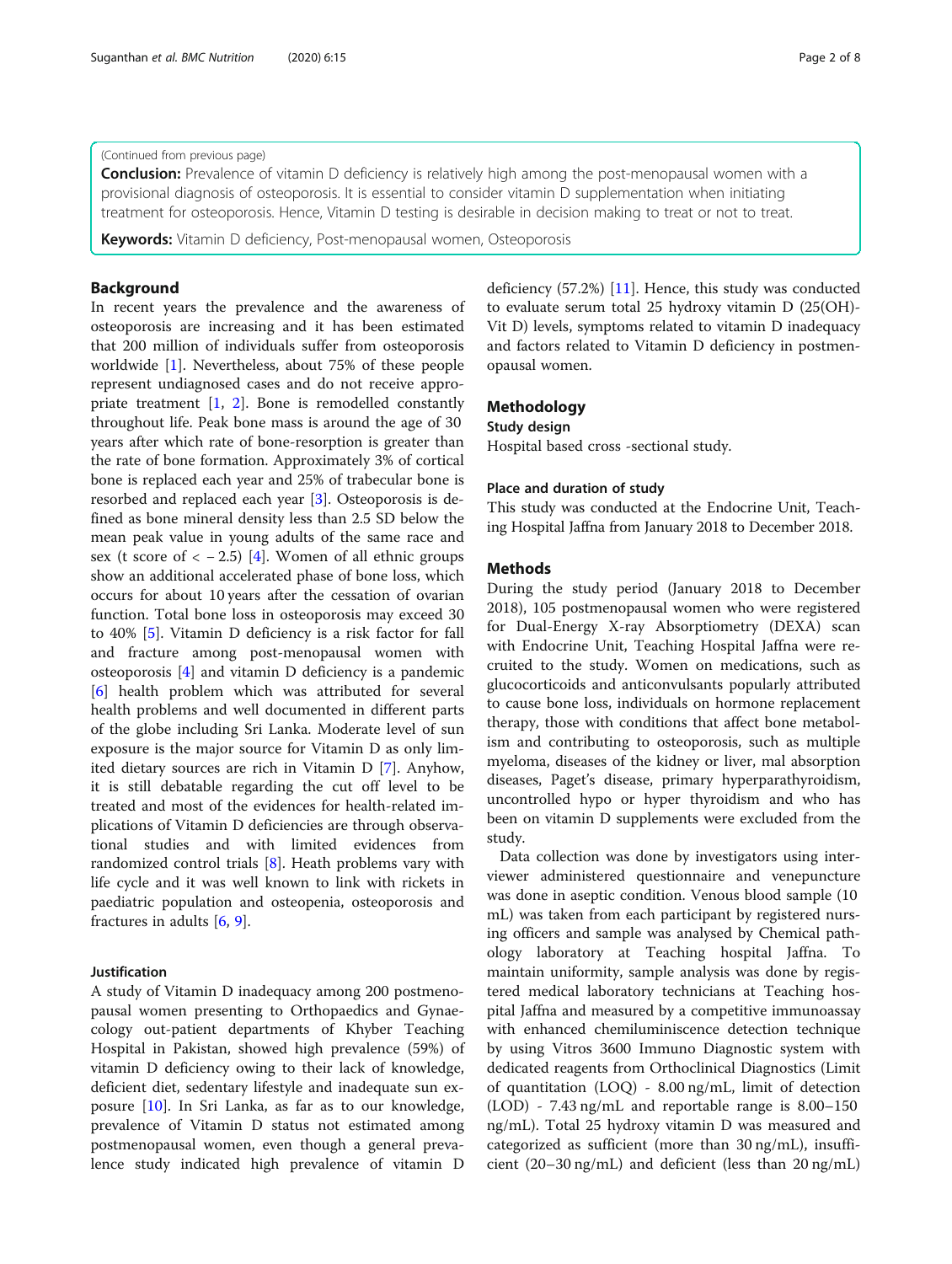[[12\]](#page-7-0). Same reference range was used previously in Sri Lankan prevalence study [[11\]](#page-7-0). Albumin corrected total plasma calcium level measured among 77 participants and normal reference range for corrected plasma calcium is defined as 2.10 to 2.55 mmol/L.

Study variables were collected by using interviewer administered questionnaire. Data analysis was done using SPSS 26 (Statistical Package for Social Sciences). Descriptive statistics such as mean with SD (Standard Deviation) were calculated and in addition Chi-square test was used to find the significance between groups. P value less than 0.05 was considered as significant. Frequency presented as percentage with 95% CI (Confidence Interval). CI was calculated by using WIN PEPI epidemiological software version 11.65 [[13\]](#page-7-0). Bone Mineral Density Assessment was categorized based on the hip bone mineral density using World Health Organisation (WHO) and International Osteoporosis Foundation Dual-energy X-ray absorptiometry (DEXA) assessment diagnostic criteria. T-score is the number of standard deviations below the mean value of the young healthy population [[14,](#page-7-0) [15\]](#page-7-0).

# Results

Background characteristics: This study included 105 postmenopausal women. Mean age was 67.7 with minimum 33 and maximum 84 years. Twenty-one participants were vegetarian (20%), 24 women (22.9%) reported walking as their main mode of transport, whereas 3.8% used cycling. Furthermore, seventy-five participants  $(71.4%)$  reported adequate level of sun exposure  $(>30)$ min/day) and only 2 women reported using sun screen (1.9%). Mean 25(OH)-Vit D level was 27.5 ng /mL with a range of 11.7–52.5 ng/mL (Table 1). The data showed fairly symmetrical distribution (skewness-0.472) (Fig. [1](#page-3-0)). Albumin corrected plasma Calcium level was measured only among 77 participants and mean calcium level was 2.24 mmol/L with the range of 1.16 mmol/L to 2.54 mmol/L.

# Prevalence

25(OH)-Vit D levels were adequate only in 36.2% (95%CI: 27.4–45.7) of women. Forty four percent had insufficient levels. Vitamin D deficiency was present in 19% (95%CI: 12.4–27.4) of postmenopausal women. Cumulative prevalence of insufficient and deficient level of 25(OH)-Vit D was 63.8% (95%CI: 54.3–72.6) (Table [2](#page-3-0)). A positive correlation was observed between age and 25(OH)-Vit D level (Pearson co efficient: r-0.225, P-0.021) among study participants.

# Food habits related to vitamin D

Among the 105 participants only 20% were vegetarian and 53% of them consumed milk on average 3 days

|  |  |  |  | Table 1 Basic Statistics of Vitamin D level among Participants |
|--|--|--|--|----------------------------------------------------------------|

| Variable                                  | <b>Statistics</b> | Value          |
|-------------------------------------------|-------------------|----------------|
| Vitamin D Level (ng/mL)                   | Mean+/_SD         | $27.8 + / 8.1$ |
|                                           | Median            | 27.5           |
|                                           | Skewness          | 0.472          |
|                                           | Minimum           | 11.7           |
|                                           | Maximum           | 52.5           |
| Calcium Level (mmol/L)                    | Mean+/_SD         | $2.24+/0.32$   |
|                                           | Median            | 2.32           |
|                                           | Min               | 1.16           |
|                                           | Max               | 2.54           |
| Age                                       | Mean              | 61.8           |
|                                           | <b>SD</b>         | 12.2           |
|                                           | Minimum           | 33             |
|                                           | Maximum           | 84             |
| Vegetarian                                | Number (%)        | 21 (20%)       |
| Walking                                   | Number (%)        | 24 (22.9%)     |
| Cycling                                   | Number (%)        | $4(3.8\%)$     |
| Adequate level Sun exposure(> 30 min/day) | Number (%)        | 75 (71.4%)     |
| Using Sun screen                          | Number (%)        | $2(1.9\%)$     |
|                                           |                   |                |

per week, 76.2% consumed fish on average 2 days per week, 64.8% consumed egg on average 1 day per week (Table [3](#page-4-0)). Mean 25(OH)-Vit D level among vegetarian group was 28.54 ng/mL, but among non-vegetarian group, level was 27.55 ng/mL(P-0.615).

#### Symptoms

Commonly reported vitamin D deficiency symptoms are summarised in Table [4](#page-4-0). Fifty-eight postmenopausal women reported bone pain paraesthesia (57.1%) followed by bone pain (55.2%), easy fatigability (54.3%), malaise (51.4%), muscle cramps (43.8%) and proximal myopathy (40.0%). Further, comparison of musculoskeletal symptoms between group with sufficient levels of 25(OH)-Vit D and group with insufficient and deficient levels of 25(OH)-Vit D showed statistically not significant results  $(P > 0.05)$  $(P > 0.05)$  (Table 5).

# Co-morbid conditions

Comorbid conditions such as hypertension (44.8%), osteoarthritis (41.9%), psychiatric conditions (30.5%), Ischaemic heart disease (IHD) (11.4%), rheumatoid arthritis (3.8%) and malignancy (2.9%) were observed among participants (Fig. [2](#page-5-0)). None had Type 1 Diabetes Mellitus nor tuberculosis and further analysis showed no association with vitamin D and psychiatric conditions (P-0.081) nor with any other comorbid conditions studied  $(P > 0.05)$  (Table [7\)](#page-6-0).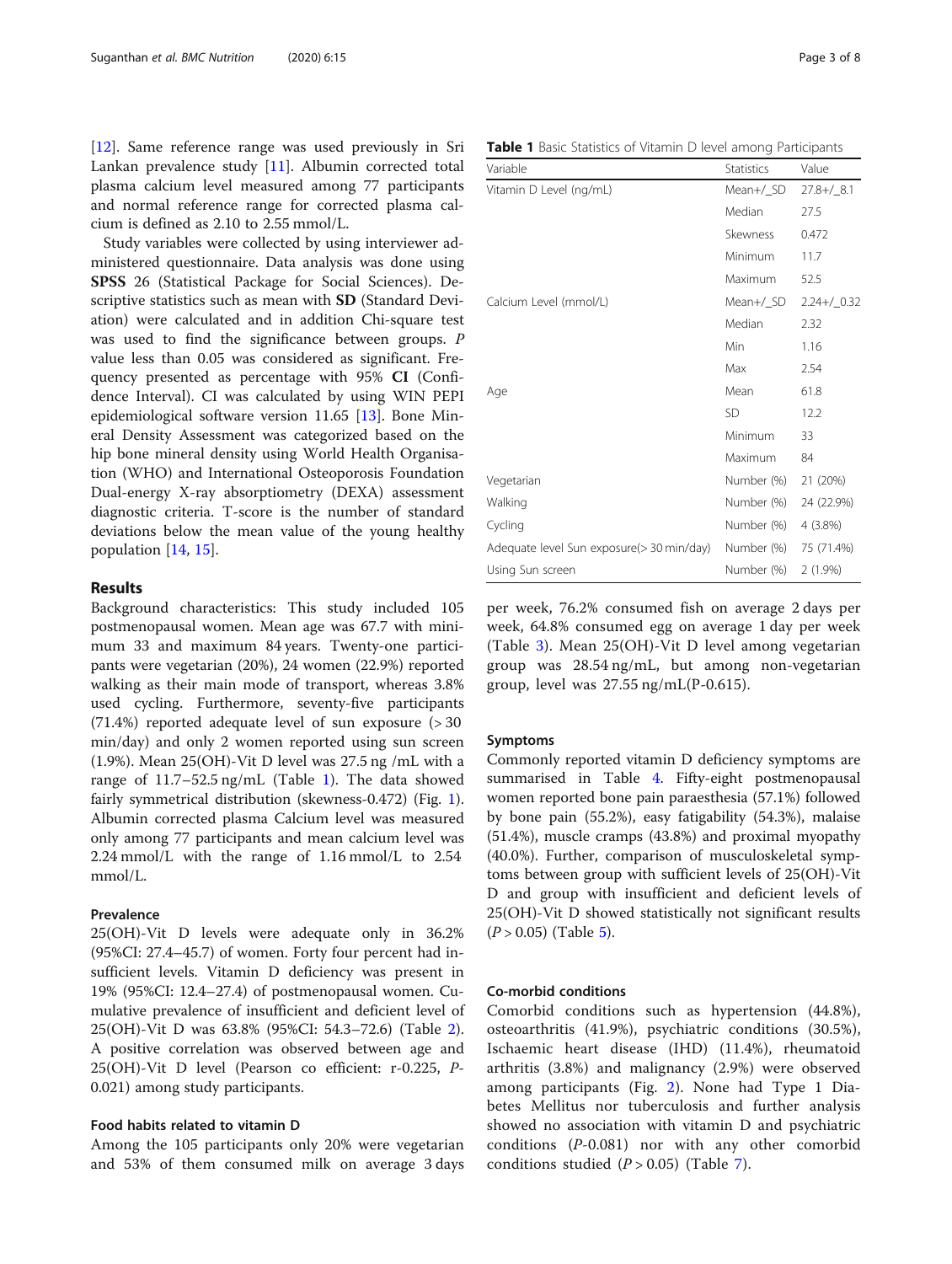<span id="page-3-0"></span>

# Bone density assessment

Among 105 participants 71 completed DEXA scan for bone density assessment (66.7%) (Table [6\)](#page-6-0). Anyhow, postmenopausal women with hip bone T score within osteoporosis range was 38%(CI: 27.3–49.7) and in the osteopenia range was also 38%. It is also worth to note that 7 participants (6.7%) had a prosthesis in situ. Further bivariate analysis showed no significant association between vitamin D deficiency and different categories of bone mineral density  $(P > 0.05)$ . Postmenopausal women with Vertebrae T score in osteoporosis range was high 46 (64.8%) and vertebral Z score showed a significant correlation with 25(OH)- Vit D level (r-0.252, P-0.034). Mean level of Vitamin D among women with osteoporosis was 29.8 ng/mL, whereas mean level among non-osteoporosis was 27.92 ng/mL(P-0.370) (Table [7](#page-6-0)).

# **Discussion**

Current study examined 25(OH)-Vit D levels to determine the prevalence of vitamin D deficiency or insufficiency and also looked into selected associated factors among post-menopausal women with suspected osteoporosis. Bone density assessment was

carried out among 77 participants. To the best of our knowledge, this is the first study in the region where Vitamin D status was measured among postmenopausal women even though several studies examined vitamin D level in general population. Gunawardane et.al found that Vitamin D deficiency in Sri Lanka was 57.2% (< 20 ng/mL), vitamin D insufficiency 31% (20–30 ng/mL) and the cumulative prevalence of deficiency & insufficiency was 88.2% [[11](#page-7-0)] and high prevalence was found among young adults (age  $18-40$ ) [[11\]](#page-7-0). In the present study, the mean  $25(OH)$ -Vit D concentration was 27.5 ng /mL ±8.09 ng/mL and 19% (95%CI: 12.4–27.4) had vitamin D deficiency  $(25(OH) - Vit)$  D concentration < 20 ng/mL). Overall, we have found that cumulative deficiency and in- sufficiency of vitamin D was common, 63.8% (95%CI: 54.3–72.6). However, a study among 123 postmenopausal women evaluated in Romania reported 91.9% of them had 25(OH)-Vit D levels below 30 ng/mL [[16\]](#page-7-0). Likewise, a study done in Pakistan among 200 postmenopausal women presented to Orthopaedics and Gynaecology outpatient departments of Khyber Teaching Hospital showed that prevalence of vitamin D deficiency was 59 and 22% had insufficient levels

**Table 2** Vitamin D Status (Prevalence) among postmenopausal women with suspected osteoporosis

| Vitamin D level                                                    | Number | Percentage with (95% CI) | Mean  | SD   |
|--------------------------------------------------------------------|--------|--------------------------|-------|------|
| Sufficient Level( $N = 38$ )<br>(more than 30 ng/mL)               | 38     | 36.2 (27.4-45.7)         | 36.26 | 5.43 |
| Insufficient level $(N = 47)$<br>$(20-30 \text{ ng } / \text{mL})$ | 47     | 44.8 (35.5–54.4)         | 25.41 | 2.62 |
| Deficient Level $(N = 20)$<br>(less than 20 ng/mL)                 | 20     | 19 (12.4–27.4)           | 17.09 | 2.36 |
| Cumulative Prevalence of deficiency and insufficiency              | 67     | $63.8(54.3 - 72.6)$      | 27.75 | 8.09 |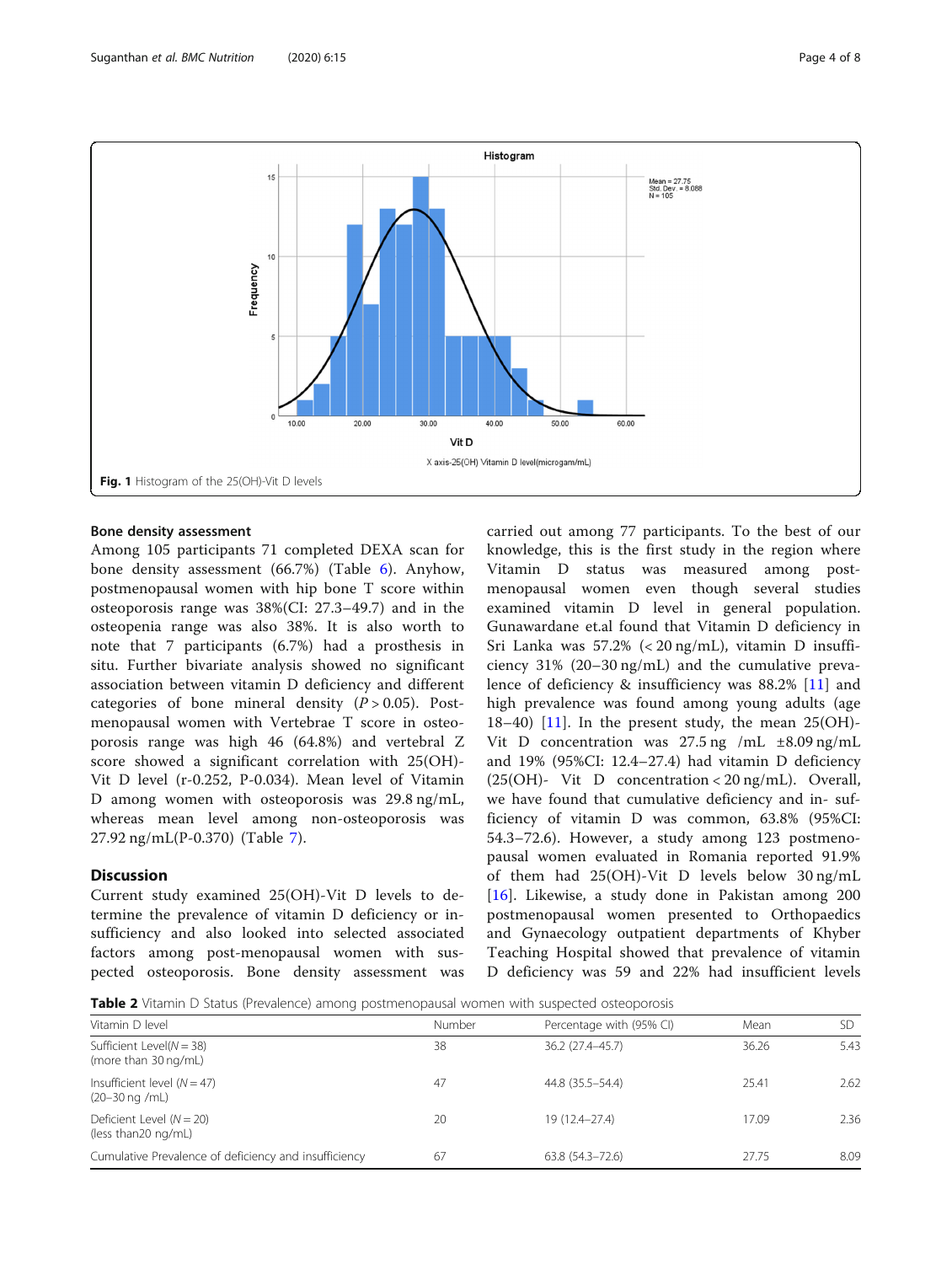| Vitamin D rich food | Number | Percentage with 95%Cl | Number of days in week (mean) |
|---------------------|--------|-----------------------|-------------------------------|
| Egg                 | 68     | 64.8 (55.5 - 73.4)    | 1.32                          |
| Fish                | 80     | 76.2 (67.4-83.6)      | 2.39                          |
| Milk                | 53     | $50.5(41.0 - 60.0)$   | 3.28                          |
| Dairy products      | 82     | 78.1 (69.4-85.2)      | $\qquad \qquad \  \, -$       |

<span id="page-4-0"></span>Table 3 Vitamin D rich dietary intake among participants

[[10\]](#page-7-0). Almost similar findings revealed in a study from North India which showed vitamin D deficiency among 62% of subjects [[17](#page-7-0)]. Even though, direct comparison among these studies is difficult, relatively low prevalence among our sample could be due to a good exposure to sunlight, a natural source of vitamin D throughout the year as Northern Sri Lanka is located in the tropical region. Historically, most of the requirement of vitamin D is from sun light–induced manufacture of cholecalciferol by skin [\[7](#page-7-0)]. Seventyfive of participants (71.4%) reported adequate level of sun exposure (30 min/day). Authors of the study conducted in Pakistan reported that the use of sun protection, wearing purdah and in general women do not go out of their home were possible explanations for low vitamin D levels in their population [\[10](#page-7-0)]. However, in Sri Lankan culture, there is no cultural restriction for women to go out from their homes or force to fully cover themselves which support our findings.

Many studies have showed an increasing level of vitamin D deficiency with age  $[18, 19]$  $[18, 19]$  $[18, 19]$  $[18, 19]$  $[18, 19]$ . The main reason would be that the elders would have decreased concentrations of precursor of vitamin D3 (7-dehydrocholesterol) that leads to decreased ability to make vitamin D by skin [\[7](#page-7-0)]. However, in the present study, 25(OH)-Vit D level showed positive correlation with advancing age (r-0.225, P-0.021). Again the amount of sun exposure is a possible factor contributed to this finding. Young women tend to spend more time indoors with their occupation while a traditional house-wife in Jaffna and the elderly spend more time outdoors. This finding was in par with some previous studies [\[20](#page-7-0), [21\]](#page-7-0) and further a study in Thailand showed young people could have used more

Table 4 Common musculoskeletal symptoms among postmenopausal symptoms

| Symptoms          | Number | Percentage with 95% CI |
|-------------------|--------|------------------------|
| Bone pain         | 58     | 55.2 (45.6-64.5)       |
| Easy Fatigability | 57     | 54.3 (44.7-63.6)       |
| Malaise           | 54     | 51.4 (41.9-60.9)       |
| Muscle cramps     | 46     | 43.8 (34.6-53.4)       |
| Paraesthesia      | 60     | 57.1 (47.5-66.4)       |
| Proximal Myopathy | 42     | 40.0 (31.0-49.6)       |

sunscreen because of cosmetic reasons [\[20](#page-7-0)], however this practice was not observed in this study as only two participants (1.9%) reported to use sunscreen. In terms of dietary sources, common non-fortified food sources include breast milk, cod liver oil, egg yolk, fish such Mackerel (canned), Salmon (canned), Salmon (fresh, farmed), Salmon (fresh, wild), Sardines (canned) Tuna (canned), cat fish, yogurt, margarine, cereals and mushroom [\[1](#page-7-0), [22\]](#page-7-0). Among 105 participants 53% of them consumed milk on average 3 days per week, 76.2% consumed fish on average 2 days per week, 64.8% consumed egg on average 1 day per week. Nevertheless, no significant difference in 25(OH)- Vit D level was observed between those who consumed vitamin D rich food and those who did not (Table [7](#page-6-0)). This indicates dietary source not plays a pivotal role.

Vitamin D deficiency symptoms are rather nonspecific which include back pain (non-radiating), arthralgia, proximal muscle weakness, headache, fatigue, altered mood, insomnia and hair loss [[23,](#page-7-0) [24](#page-7-0)]. In our study 57.1% postmenopausal women reported paraesthesia followed by bone pain (55.2%), easy fatigability (54.3%), malaise (51.4%), muscle cramps (43.8%) and proximal myopathy (40.0%). However, there was no statistical significance observed at 5% level when comparing symptoms among groups with 25(OH)-Vit D deficiency and with adequate levels of 25(OH)-Vit D. This could be due to the fact that the symptoms are non-specific and are common in post-menopausal women even without vitamin D efficiency or might also be associated with other age related co morbid conditions such as osteoarthritis. For example, among 105 participants 41.9% had osteoarthritis and 3.8% had rheumatoid arthritis. The study also investigated the relationship between vitamin D deficiency and menopausal symptoms and concluded that the data is not supportive of vitamin D status association with menopause related symptoms [\[25](#page-7-0)].

Vitamin D deficiency reported to be high in prevalence among inpatients with mental illness in previous studies [[26,](#page-7-0) [27](#page-7-0)]. Thirty percent of samples had psychiatric conditions and mean 25(OH)-Vit D level (25.63 ng/mL) was less among the participants with psychiatric conditions compared to those not having psychiatric conditions (28.68 ng/ml). But this results did not show statistically significant difference (P-0.076).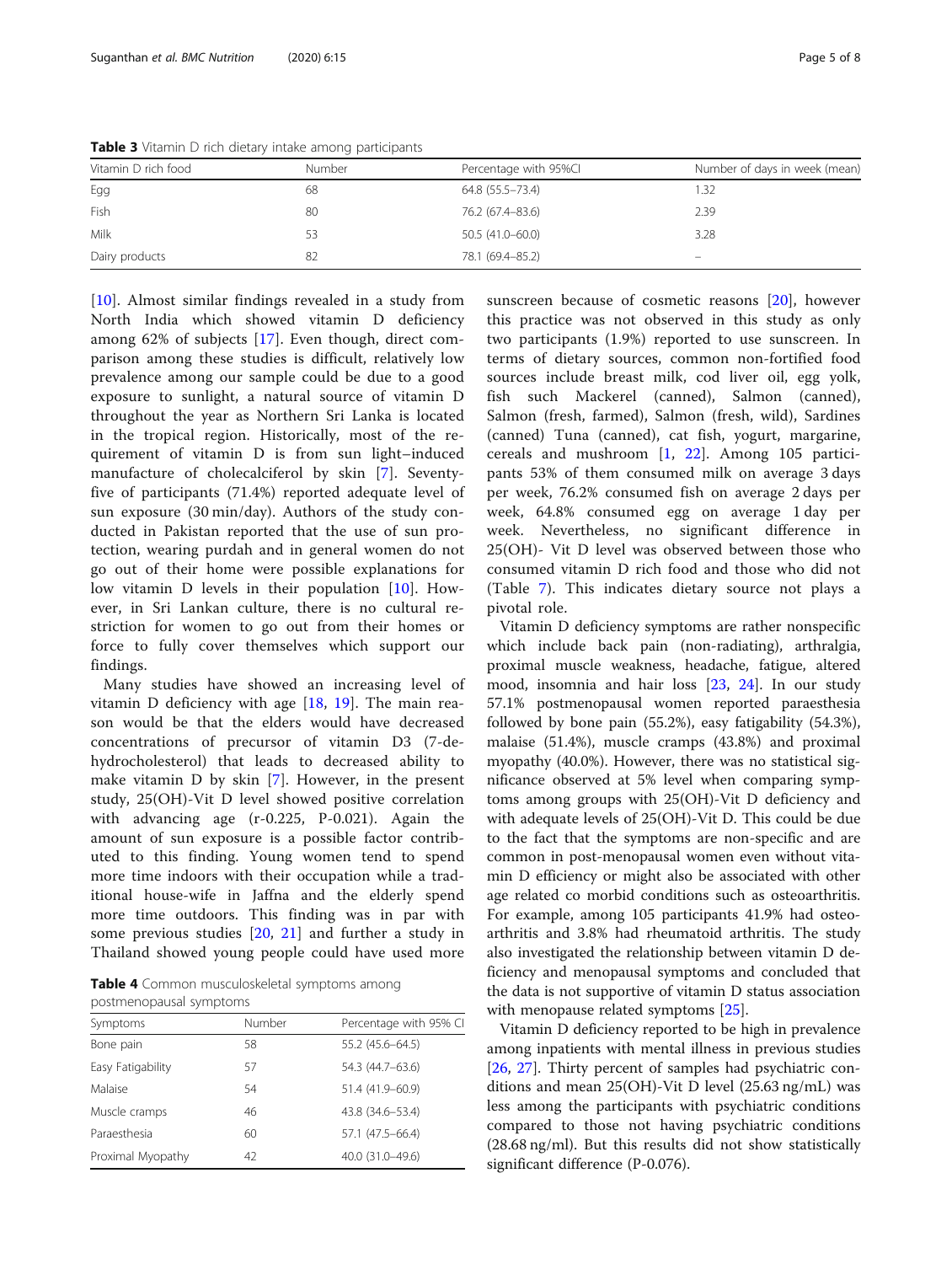| Symptoms          | Sufficient level 25(-OH) Vit D | Insufficient & deficient level 25(-OH) Vit D | $P$ Value   |
|-------------------|--------------------------------|----------------------------------------------|-------------|
|                   | No (%)                         | No (%)                                       |             |
| Bone Pain         | 18 (31%)                       | 40 (69.0%)                                   | $P = 0.222$ |
| Easy Fatigability | 22 (38.6%)                     | 35 (61.4%)                                   | $P = 0.576$ |
| <b>Malaise</b>    | 16 (29.6%)                     | 38 (70.4%)                                   | $P = 0.150$ |
| Muscle cramps     | 16 (34.8%)                     | 30 (65.2%)                                   | $P = 0.791$ |
| Paraesthesia      | 24 (40.0%)                     | 36 (60.0%)                                   | $P = 0.348$ |
| Proximal Myopathy | 19 (45.2%)                     | 23 (54.8%)                                   | $P = 0.115$ |

<span id="page-5-0"></span>Table 5 Comparison of musculoskeletal symptoms between group with sufficient level 25(−OH) Vit D and group of insufficient and deficient level of 25(−OH) Vit D level

It is well known fact that prevalence of osteoporosis is common among postmenopausal women and several risk factors implicated for this high prevalence includes vitamin D deficiency. Falls and risk of fractures were well associated with vitamin D deficiency among post-menopausal osteoporosis [[4\]](#page-7-0). Out of 105 post-menopausal women suspected with osteoporosis 71 (66.7%) completed bone density assessment and results revealed osteoporosis was present in 38% (27.3–49.7) and another 38% showed osteopenia. However, Vertebral T score within osteoporosis range was higher (64.8%) and (33.8%) showed osteopenia. Present study failed to show association with different categories of T scores with vitamin D deficiency except Vertebral Z score which showed a significant correlation with 25(OH)-Vit D level (r-0.252, P-0.034). This results could be due to a small size sample and this study was not designed to show this association (not a comparative study). Nevertheless, it is a well-known fact that vitamin D deficiency is more prevalent among post-menopausal women and supplement of vitamin D might prevent of falls and fractures, particularly with people with osteoporosis [[4](#page-7-0), [28,](#page-7-0) [29](#page-7-0)].

The appropriate cut-off level to treat vitamin D deficiency or insufficiency is a dilemma [[8\]](#page-7-0). To maintain minimum required 25(OH)-Vit D level (30 to 32 ng /mL) requires 2200 to 3000 IU/day from all available resources including sun exposure, food and supplements [[30](#page-7-0)–[32\]](#page-7-0). Further, age specific recommendations suggest 200 IU of vitamin D daily from birth to age 50, 400 IU/day for age 51 to 70 years, and 600 IU/day for those aged 70 years and above [\[33](#page-7-0), [34\]](#page-7-0) This recommendation presume that usual sources of vitamin D such as sun exposure and food are not adequate [[31,](#page-7-0) [32](#page-7-0)]. It is an observation that vitamin D supplements for all post-menopausal women may lead to hypervitaminosis D. Still, supplementation with vitamin D for post-menopausal women with vitamin deficiency is beneficial in preventing osteoporosis especially to prevent complications of fall and fracture [[11,](#page-7-0) [16\]](#page-7-0). Since high prevalence of vitamin D deficiency among post-menopausal women with suspected osteoporosis has been shown by this study, it

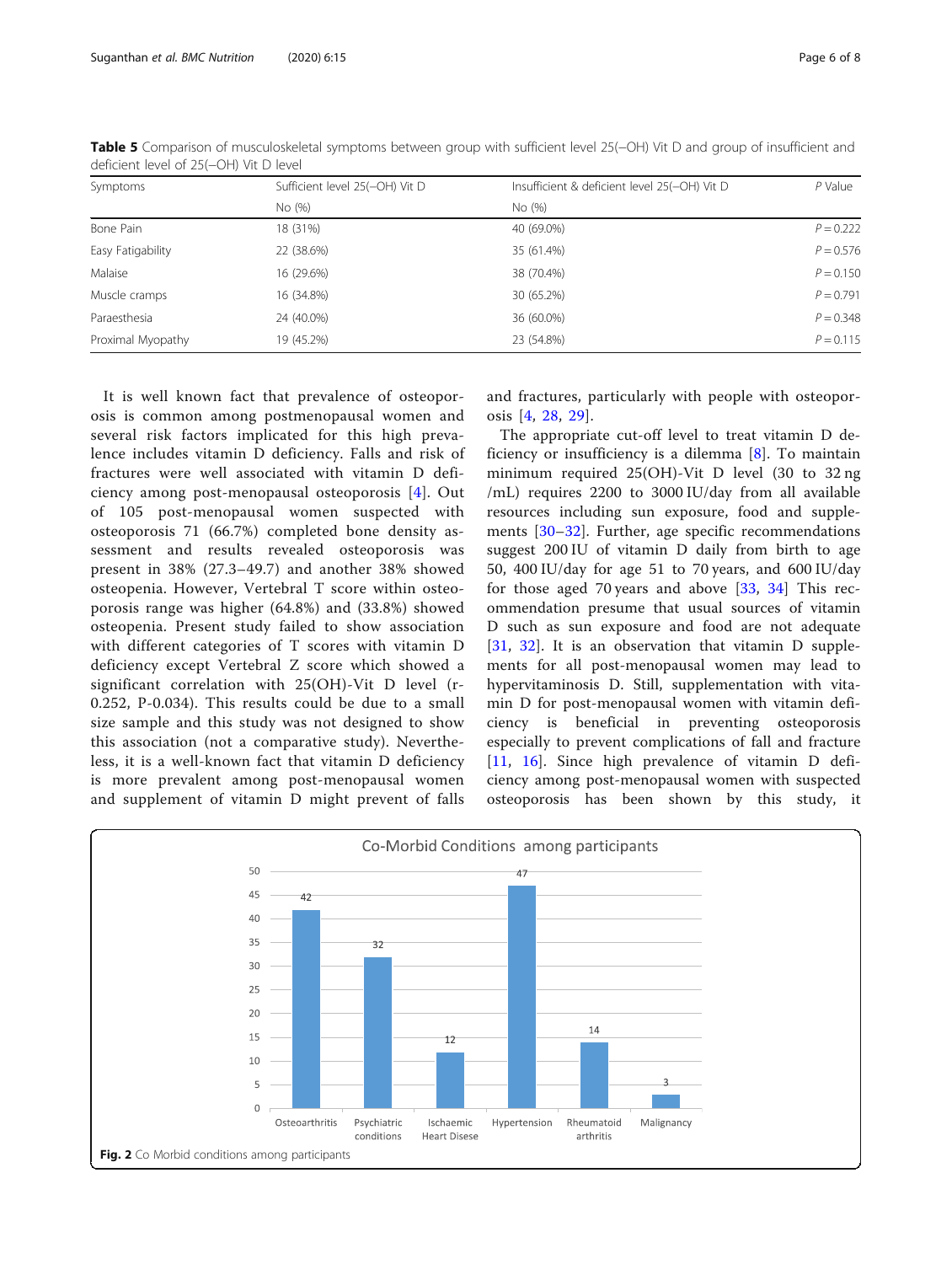<span id="page-6-0"></span>Table 6 Bone mineral density assessment results

| Category Hip bone mineral density                          | Number | Percentage with 95% CI |
|------------------------------------------------------------|--------|------------------------|
| Normal T-score of $-1$ or higher                           |        | 24% (15.1–34.9)        |
| Low bone mass (osteopenia) T-score between $-1$ and $-2.5$ |        | 38% (27.3–49.7)        |
| Osteoporosis T-score of $-2.5$ or lower                    |        | 38% (27.3–49.7)        |

emphasizes the fact that early screening for suboptimal 25(OH)-Vit D level among the above group is crucial to prevent osteoporotic fractures and falls.

# Limitations

The strengths of this study are that this was the first study in Sri Lanka specifically examined the prevalence of vitamin D deficiency among post-menopausal women with suspected osteoporosis and explored some protective factors like sun exposure. 25(OH)-Vit D level measured by competitive immunoassay with enhanced chemiluminiscence technique method which is one of the standard clinical laboratory methods. However, some limitations of the study includes that we did not obtain information about some anthropological measurements such as BMI (Body Mass Index); physical activity; socioeconomic status and the influence of seasonal effects and climatic changes on vitamin D deficiency. Calcium level measurement completed only among 77 participants due financial and social reasons. Furthermore, sample size estimated only with the aim of estimating

Table 7 Comparison of Vitamin D level with selected factors

| Factors        |                   | Number | Mean Vitamin D<br>Level with SD | Statistics                    |  |
|----------------|-------------------|--------|---------------------------------|-------------------------------|--|
| Adequate sun   | Yes               | 75     | $28.6 + 8.4$                    | $T = 1.61$ ,<br>$P - 0.110$   |  |
| exposure       | <b>No</b>         | 30     | $25.8 + 7.3$                    |                               |  |
| Walking        | Yes               | 24     | $27.9 + 9.4$                    | $T-0.135$<br>P-0.893          |  |
|                | no                | 81     | $27.7 - 7.7$                    |                               |  |
| Vegetarian     | Vegetarian        | 21     | $28.5 + 9.4$                    | $T-0.5$ ,                     |  |
| Status         | Non<br>Vegetarian | 84     | $27.6 + 7.8$                    | $P - 0.615$                   |  |
| Psychiatric    | Yes               | 32     | $25.6 + 7.5$                    | T-1.794,<br>P-0.076           |  |
| Condition      | <b>No</b>         | 73     | $28.7 + 8.2$                    |                               |  |
| Osteoporosis   | Yes               | 27     | $29.8 + 10.4$                   | T-0.903,<br>P-0.370           |  |
| of Hip         | <b>No</b>         | 44     | $27.9 + 7.6$                    |                               |  |
| Osteoarthritis | Yes               | 44     | $27.08 + 8.7$                   | $T - -0.721$ ,<br>$P - 0.473$ |  |
|                | <b>No</b>         | 61     | $28.2 + 7.7$                    |                               |  |
| Milk           | Yes               | 53     | $26.9 + 7.8$                    | T- -1.059,                    |  |
|                | <b>No</b>         | 52     | $28.6 + 8.4$                    | $P - 0.292$                   |  |
| Egg            | Yes               | 68     | $27.4 + 7.4$                    | T-0.678,<br>$P - 0.49$        |  |
|                | <b>No</b>         | 37     | $28.5 + 9.4$                    |                               |  |
| Fish           | Yes               | 80     | $27.7 + 7.7$                    | T--0/193,                     |  |
|                | <b>No</b>         | 25     | $28.0 + 9.33$                   | P-0.848                       |  |

prevalence but validity of the study would have been improved if we had an estimated sample size for sub analysis. Some participants (33.3%) did not complete bone density assessments which could be the reason for some factors not showing statistically significant association, even though some relationship observed in psychiatric condition, sun exposure, z/t scores of vertebral DEXA and 25(OH)-Vit D level.

# Conclusions

As this study demonstrated relatively high prevalence of vitamin D deficiency among post-menopausal women with suspected osteoporosis, treatment of vitamin D deficiency with supplementation is essential to prevent fractures in whom vitamin D through dietary sources and sunlight exposure are not sufficient. In addition, it is essential to consider vitamin D supplementation when initiating treatment for osteoporosis in particular the bisphosphonate therapy. The authors recommend routine testing of vitamin D in postmenopausal women of this population in order to make concrete decisions to initiate Vitamin D supplementation as a routine.

#### Abbreviations

25(OH)-Vit D: 25 hydroxy vitamin D; BMI: Body Mass Index; CI: Confidence Interval; DEXA: Dual-Energy X-ray Absorptiometry; IHD: Ischaemic Heart Disease,; SD: Standard Deviation; SPSS: Statistical Package for the Social Sciences; WHO: World Health Organisation

#### Acknowledgments

The authors thank the participants (patients and volunteers) of this study, the Director (especially for kindly providing the laboratory reagents needed to do vitamin D testing, all the consultants, clinicians, Medical Officers, and nursing staff attached to the Teaching hospital, Jaffna for their permission and assistance to carry out this study.

#### Authors' contributions

NS, VK, MA and TK conceived the study. NS, VK and KA involved in the data and sample collection. NR did analysis. NR, NS and TK wrote the manuscript. All authors read and approved the manuscript.

#### Funding

This study was self-funded study and Director Teaching Hospital allowed to use the reagents needed for vitamin D testing from Teaching hospital, Jaffna. Only the investigators had role in the design of the study and collection, analysis and interpretation of data and in writing the manuscript.

#### Availability of data and materials

Data can be provided on request from NR or NS.

#### Ethics approval and consent to participate

Ethical clearance was obtained from the Ethical Review Committee of the Faculty of Medicine, University of Jaffna. Permission to carry out this study was obtained from the Director, TH, Jaffna and informed written consent